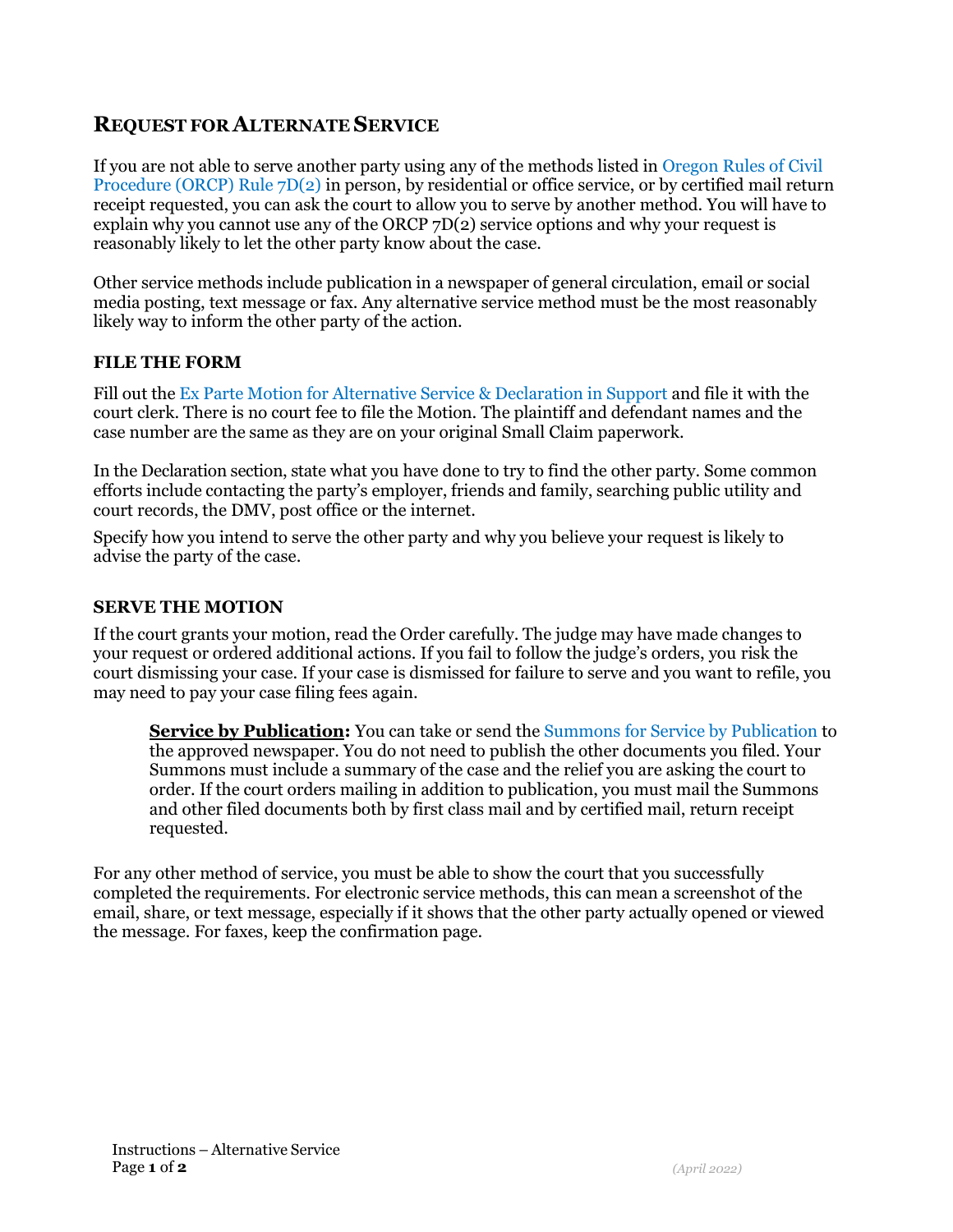#### **FILE A PROOF OF SERVICE**

An original proof of service must be filed with the court in all cases.

**For publication** you must file the Declaration of Publication completed by a representative of the newspaper that published your Summons. You only need to file a Certificate of Alternative Service if the court also ordered you to mail copies. If so, you must file both a Declaration of Publication and a Certificate of Alternative Service.

 **For electronic methods** such as email, text message, social media, or fax, complete and file a Certificate of Alternative Service. You can include screenshots or images. The receiver must be able to open and read true copies of the documents. If you later learn that the other party did not personally receive the message, you must file an amended Certificate of Alternative Service to let the court know.

For any other method of service, complete and file a Certificate of Alternative Service.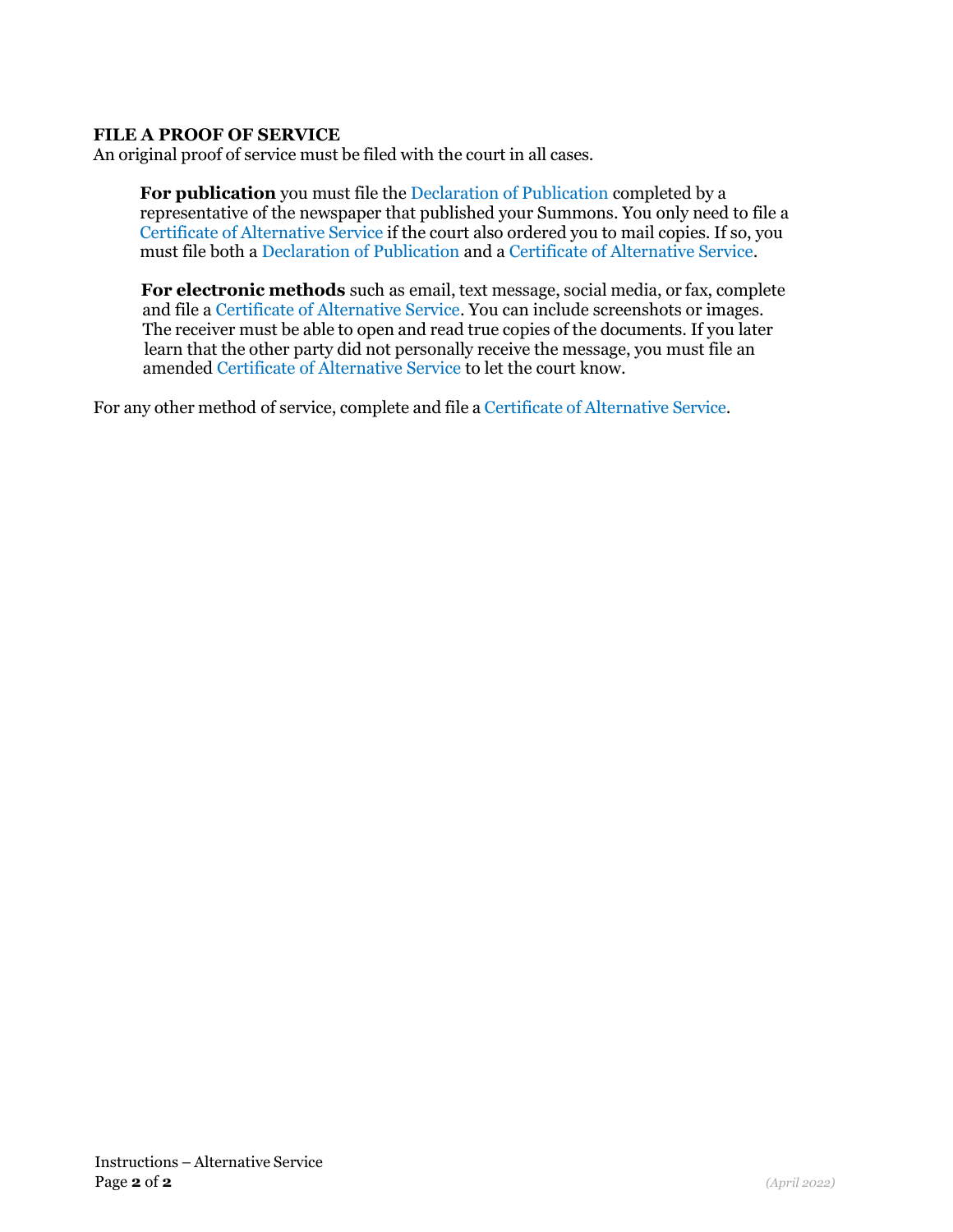|                                                                              |                        | Case No.                                                                                      |
|------------------------------------------------------------------------------|------------------------|-----------------------------------------------------------------------------------------------|
| v.                                                                           | Plaintiff<br>Defendant | <b>EX PARTE MOTION FOR</b><br><b>ALTERNATIVE SERVICE and</b><br><b>DECLARATION IN SUPPORT</b> |
|                                                                              | <b>Motion</b>          |                                                                                               |
| I am the $\Box$ Plaintiff or $\Box$ Defendant in this case.                  |                        |                                                                                               |
| method of service as follows:                                                |                        | Based on the Declaration below, I ask that this court grant an Order allowing an alternative  |
|                                                                              |                        |                                                                                               |
| publication once per week for 4 consecutive weeks in (publication name)      |                        | which is a newspaper of                                                                       |
| general circulation in this county.                                          |                        |                                                                                               |
|                                                                              |                        | mail or private courier or delivery service of the Summons and all non-confidential filed     |
|                                                                              |                        |                                                                                               |
|                                                                              |                        |                                                                                               |
| locations where it is reasonably likely to advise the recipient of the case: |                        | posting for a period of 30 days in the courthouse for this county and at the following        |
|                                                                              |                        |                                                                                               |
|                                                                              |                        |                                                                                               |
|                                                                              |                        |                                                                                               |
|                                                                              |                        |                                                                                               |
|                                                                              |                        |                                                                                               |

Documents will also be mailed by first class mail and by certified mail, return receipt requested, to the party's current address (or the last known address if current address is not known)

 $\Box$  No address is available for mailing and no address can reasonably be discovered. I ask the court to waive the mailing requirement.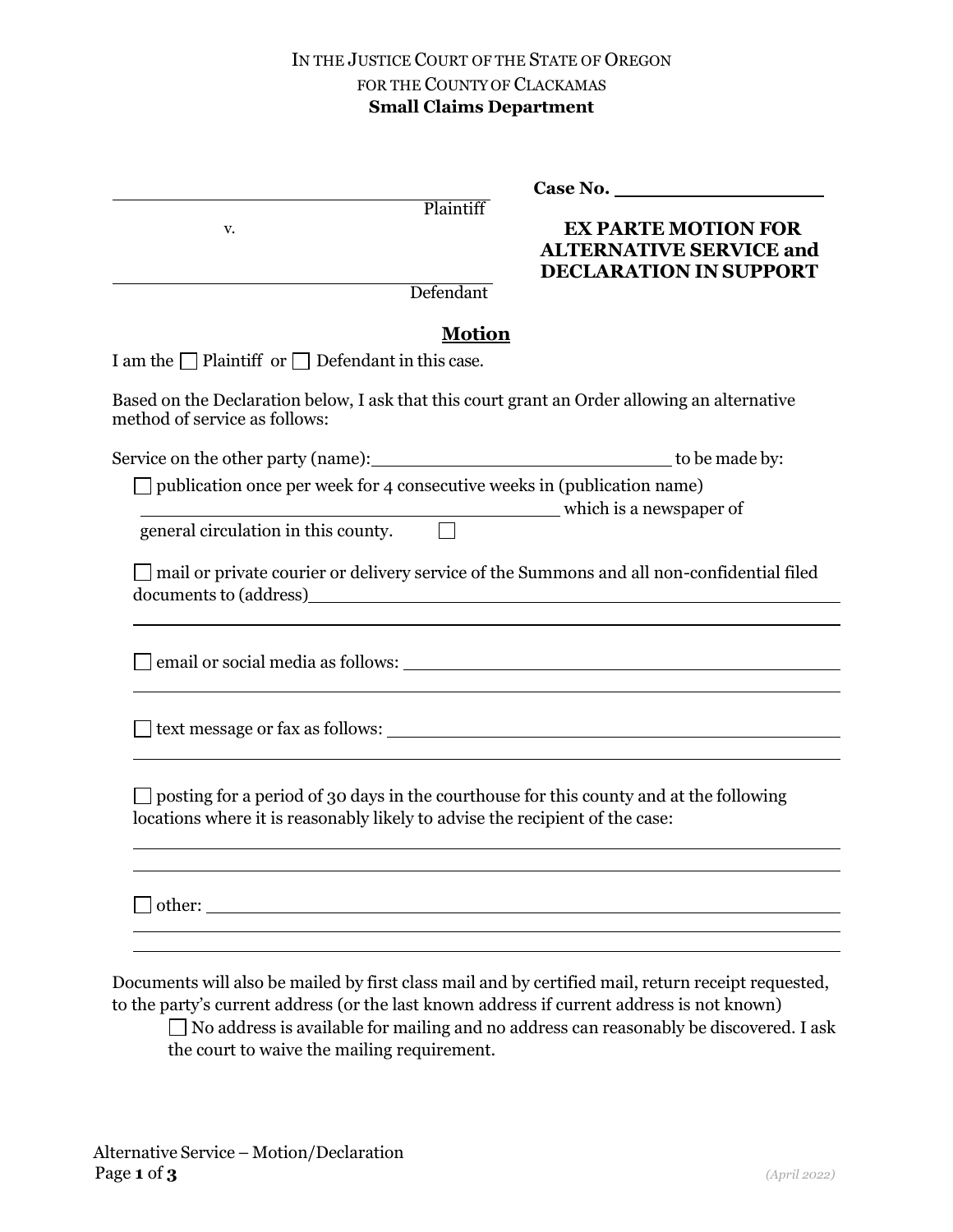### **Statement of Points and Authorities**

Oregon Rules of Civil Procedure (ORCP) Rule 7D(6) allows a court to order alternative methods of service if service cannot be made by any other method specified by rule or statute. Service may be made by any method or combination of methods most reasonably calculated to advise the recipient of the action.

# **Declaration**

I have made the following efforts to locate the other party (explain who you contacted or steps taken to locate the other party or find a valid contact address):

Service cannot be made in person, at the other party's residence or office, or by mail<sup>1</sup>, because: (Explain why you cannot serve by these methods and the efforts you have made):

I believe the requested method of alternative service is the most reasonably likely to advise the recipient of the action because:

For electronic service: I believe the other party has recently sent and received messages from this email address, text message or fax line, or social media account because:

<sup>1</sup> Under Oregon Rules of Civil [Procedure](https://www.oregonlegislature.gov/bills_laws/Pages/orcp.aspx) (ORCP) Rule 7D(2)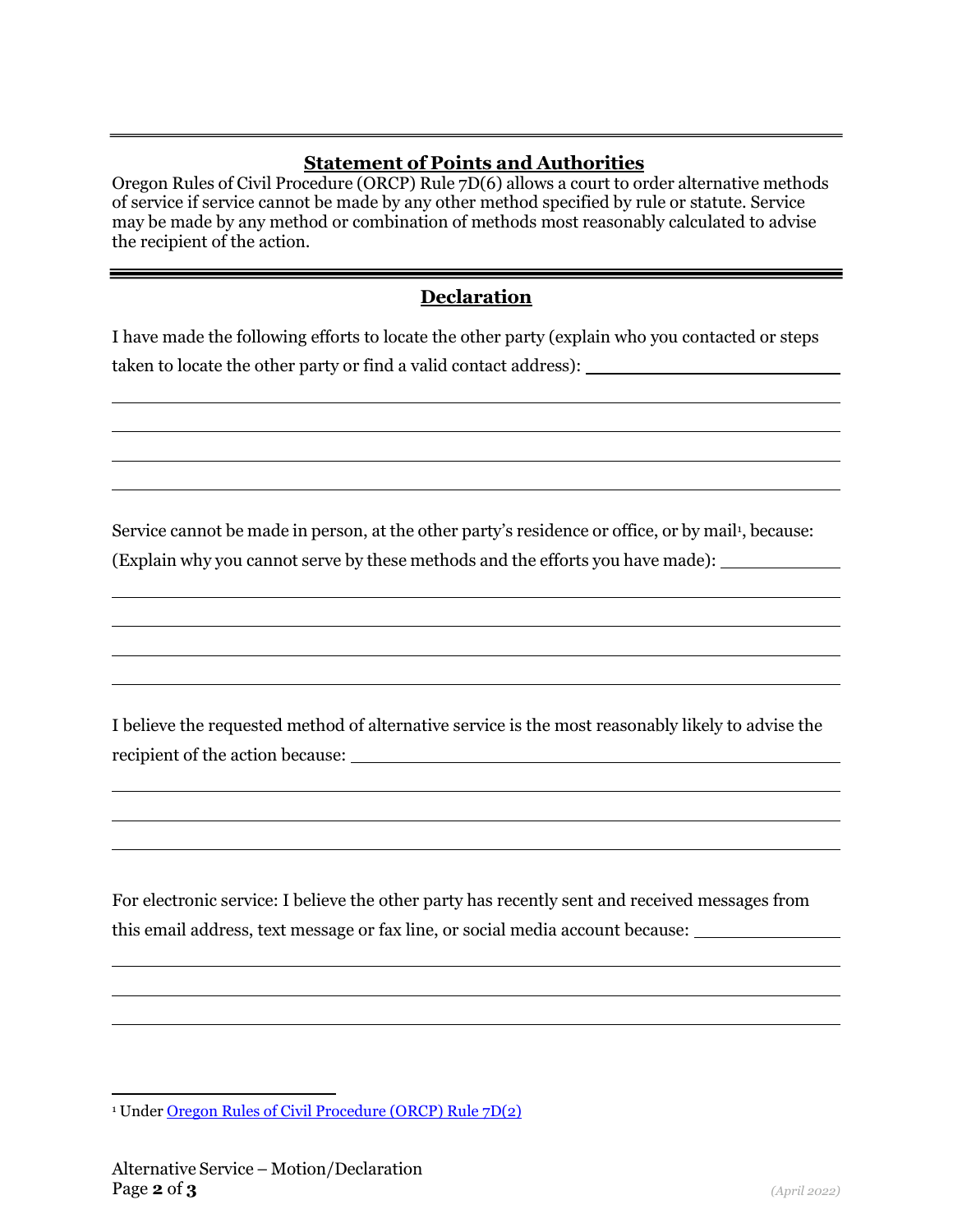The documents to be served are (list all document titles):

|                              | I hereby declare that the above statements are true to the best of my knowledge and<br>belief. I understand they are made for use as evidence in court and I am subject to |                      |
|------------------------------|----------------------------------------------------------------------------------------------------------------------------------------------------------------------------|----------------------|
| penalty for perjury.<br>Date | Signature                                                                                                                                                                  |                      |
|                              | Name (printed)                                                                                                                                                             |                      |
| <b>Contact Address</b>       | City, State, ZIP                                                                                                                                                           | <b>Contact Phone</b> |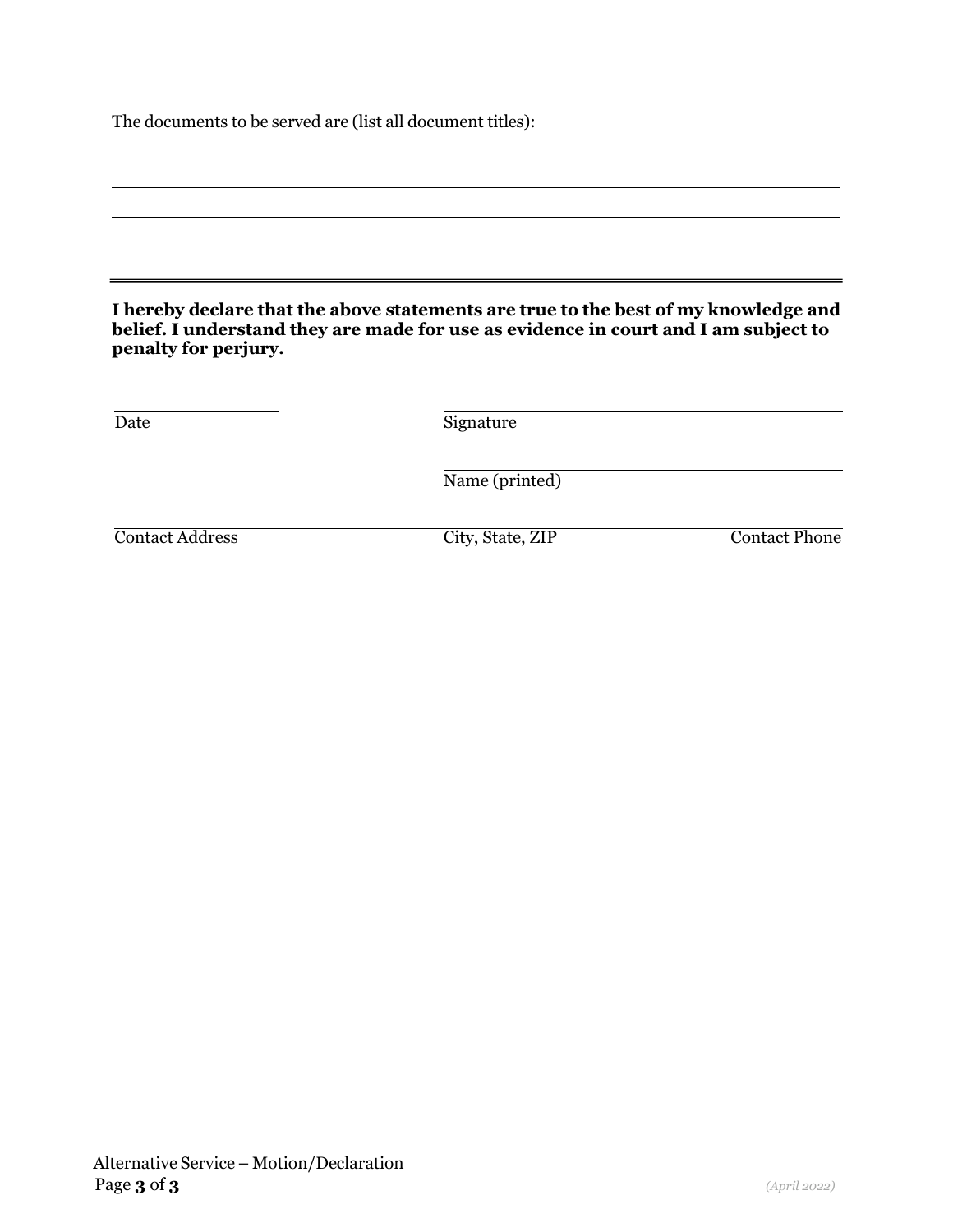| v.                                                                                                                         | Plaintiff | <b>ORDER ON MOTION</b><br><b>FOR ALTERNATIVE SERVICE</b>                                                                                                                                                                                                                                                                                                                           |
|----------------------------------------------------------------------------------------------------------------------------|-----------|------------------------------------------------------------------------------------------------------------------------------------------------------------------------------------------------------------------------------------------------------------------------------------------------------------------------------------------------------------------------------------|
|                                                                                                                            | Defendant |                                                                                                                                                                                                                                                                                                                                                                                    |
| $\Box$ Plaintiff or $\Box$ Defendant.                                                                                      |           | The court reviewed the Motion and Declaration for Alternative Service filed in this case by the                                                                                                                                                                                                                                                                                    |
| The Ex Parte Motion for Alternative Service is:                                                                            |           |                                                                                                                                                                                                                                                                                                                                                                                    |
| <b>DENIED</b>                                                                                                              |           |                                                                                                                                                                                                                                                                                                                                                                                    |
|                                                                                                                            |           | <b>GRANTED.</b> The court finds that the method of service ordered is the most<br>reasonably likely to advise the recipient of the pendency and nature of this case.<br>Service may be made $\square$ as listed in the Motion or $\square$ as follows:                                                                                                                             |
|                                                                                                                            |           |                                                                                                                                                                                                                                                                                                                                                                                    |
| capable of showing a true copy of the document.                                                                            |           | For electronic service: The following information must appear in the subject line for email, in<br>the first line or top line for text message or social media post, or on the first page for fax:<br>Case name, case number, and the name of the court where the action is filed<br>A link to all filed documents must be attached to or included in the transmission in a format |
| publication.                                                                                                               |           | The party being served must file a responsive document or enter an appearance in this court by:<br>Publication: (time for response) days from the first day of posting or<br>Electronic: (time for response) _______________ days from date of the first                                                                                                                           |
| attempted email, social media post, text message, or fax.<br>address or plus 7 days after mailing to a non-Oregon address. |           | Mail: (time for response) ______________ days plus 3 days after mailing to an Oregon                                                                                                                                                                                                                                                                                               |
|                                                                                                                            |           |                                                                                                                                                                                                                                                                                                                                                                                    |
|                                                                                                                            |           |                                                                                                                                                                                                                                                                                                                                                                                    |
| Submitted by: □ Plaintiff                                                                                                  | Defendant | $\Box$ Other: $\_\_$                                                                                                                                                                                                                                                                                                                                                               |
| Signature                                                                                                                  |           | <b>Print Name</b>                                                                                                                                                                                                                                                                                                                                                                  |
|                                                                                                                            |           |                                                                                                                                                                                                                                                                                                                                                                                    |

 *Date Justice Court Judge*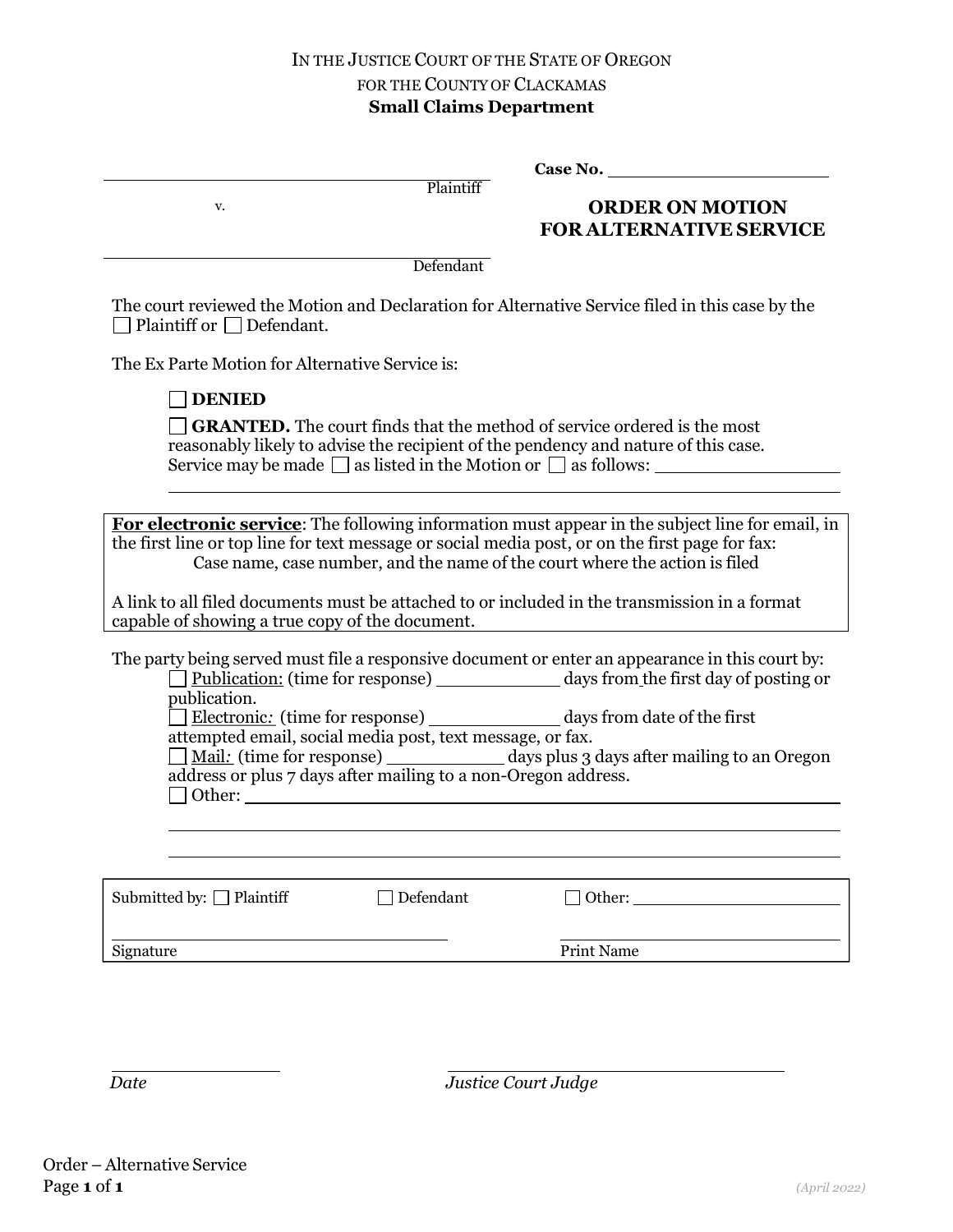|                                                                                                                                                                                                                | Case No.                                                                                |
|----------------------------------------------------------------------------------------------------------------------------------------------------------------------------------------------------------------|-----------------------------------------------------------------------------------------|
| Plaintiff                                                                                                                                                                                                      | <b>CERTIFICATE OF</b>                                                                   |
| <b>VS</b>                                                                                                                                                                                                      | <b>ALTERNATIVE SERVICE</b>                                                              |
|                                                                                                                                                                                                                | (ORCP 7D(6))                                                                            |
| Defendant                                                                                                                                                                                                      |                                                                                         |
|                                                                                                                                                                                                                |                                                                                         |
|                                                                                                                                                                                                                |                                                                                         |
| (check all that apply):                                                                                                                                                                                        |                                                                                         |
| $\Box$ Summons                                                                                                                                                                                                 |                                                                                         |
| $\Box$ Claim or Complaint                                                                                                                                                                                      |                                                                                         |
|                                                                                                                                                                                                                |                                                                                         |
|                                                                                                                                                                                                                |                                                                                         |
|                                                                                                                                                                                                                |                                                                                         |
|                                                                                                                                                                                                                |                                                                                         |
| by (check all that apply and complete all information):                                                                                                                                                        |                                                                                         |
| □ Certified or Registered Mail, Return Receipt Requested on (date)<br>□                                                                                                                                        |                                                                                         |
| I personally deposited true copies with $\Box$ the U.S. Postal Service by certified or registered mail,<br>Return Receipt Requested, or by express mail, postage paid or $\Box$ by delivery service or courier |                                                                                         |
|                                                                                                                                                                                                                |                                                                                         |
|                                                                                                                                                                                                                | served: (name) at (address)                                                             |
|                                                                                                                                                                                                                |                                                                                         |
| $\Box$ <b>Electronic service</b> by $\Box$ email $\Box$ social media $\Box$ text message $\Box$ fax                                                                                                            |                                                                                         |
| at (address, site, or number): $\Box$ The service transmission/message/posting was made in such a way that the case                                                                                            |                                                                                         |
| name, case number, and court name were most likely to be read first. For email, this                                                                                                                           |                                                                                         |
| information was in the subject line. For fax, text message, or social media post, this information                                                                                                             |                                                                                         |
| was in the first/top line.                                                                                                                                                                                     | $\Box$ The served documents were linked or attached in a file format that is capable of |
| showing a true copy of the original document                                                                                                                                                                   |                                                                                         |
|                                                                                                                                                                                                                |                                                                                         |
|                                                                                                                                                                                                                |                                                                                         |
|                                                                                                                                                                                                                |                                                                                         |
|                                                                                                                                                                                                                |                                                                                         |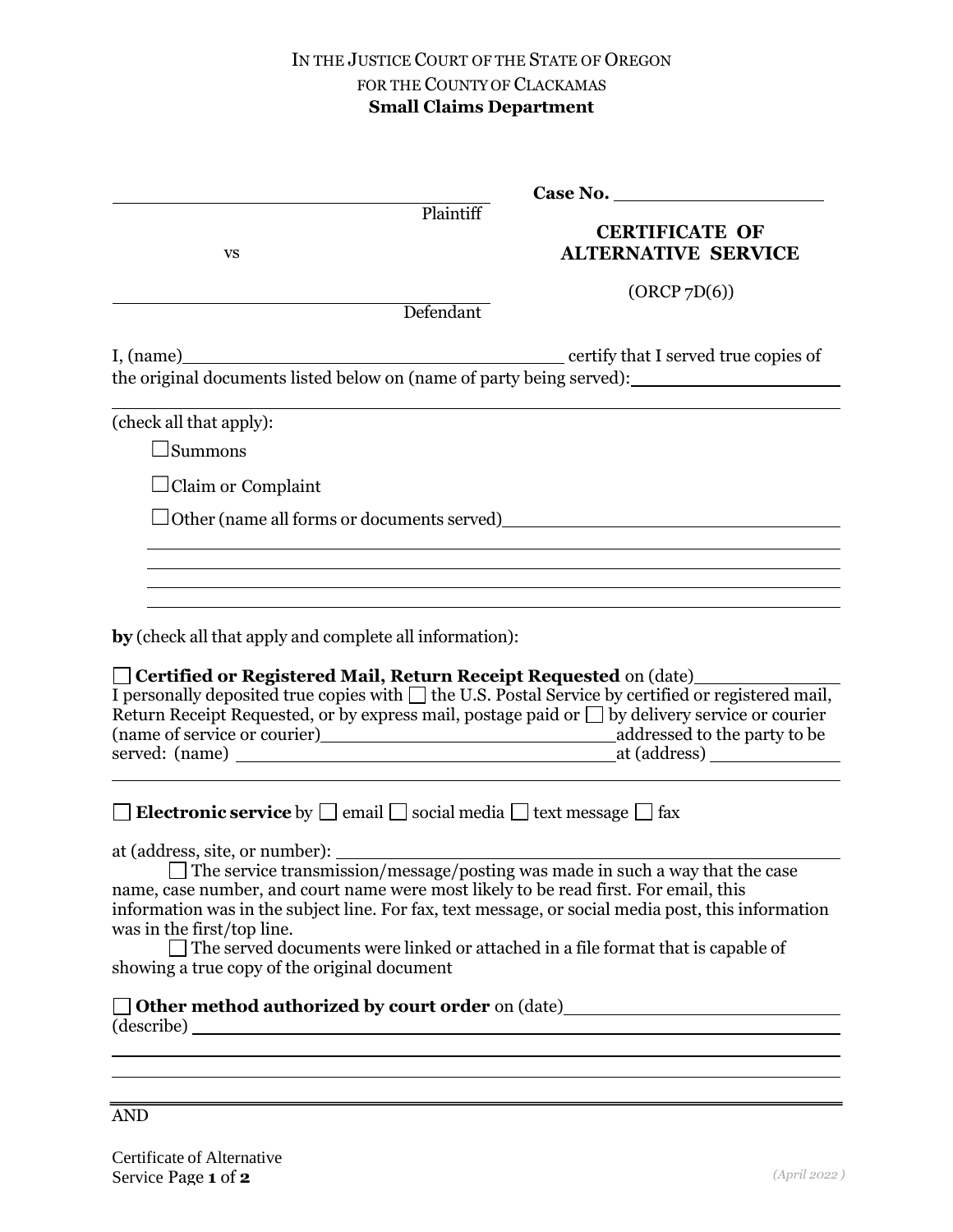**First Class Mail on (date)** I personally deposited true copies with the U.S. Postal Service by first class mail addressed to the party to be served: (name) at (address) and  $\alpha$  at (address) and  $\alpha$  at (address) and  $\alpha$  at (address)

## **Amended Certificate**

I previously filed a *Certificate of Alternative Service* for service by electronic means. I now believe that the recipient did not personally receive the electronic transmission.

#### **I hereby declare that the above statements are true to the best of my knowledge and belief. I understand they are made for use as evidence in court and I am subject to penalty for perjury.**

Date Signature of Server

Print Name

If person serving is NOT a sheriff or sheriff's deputy, address and phone number of server: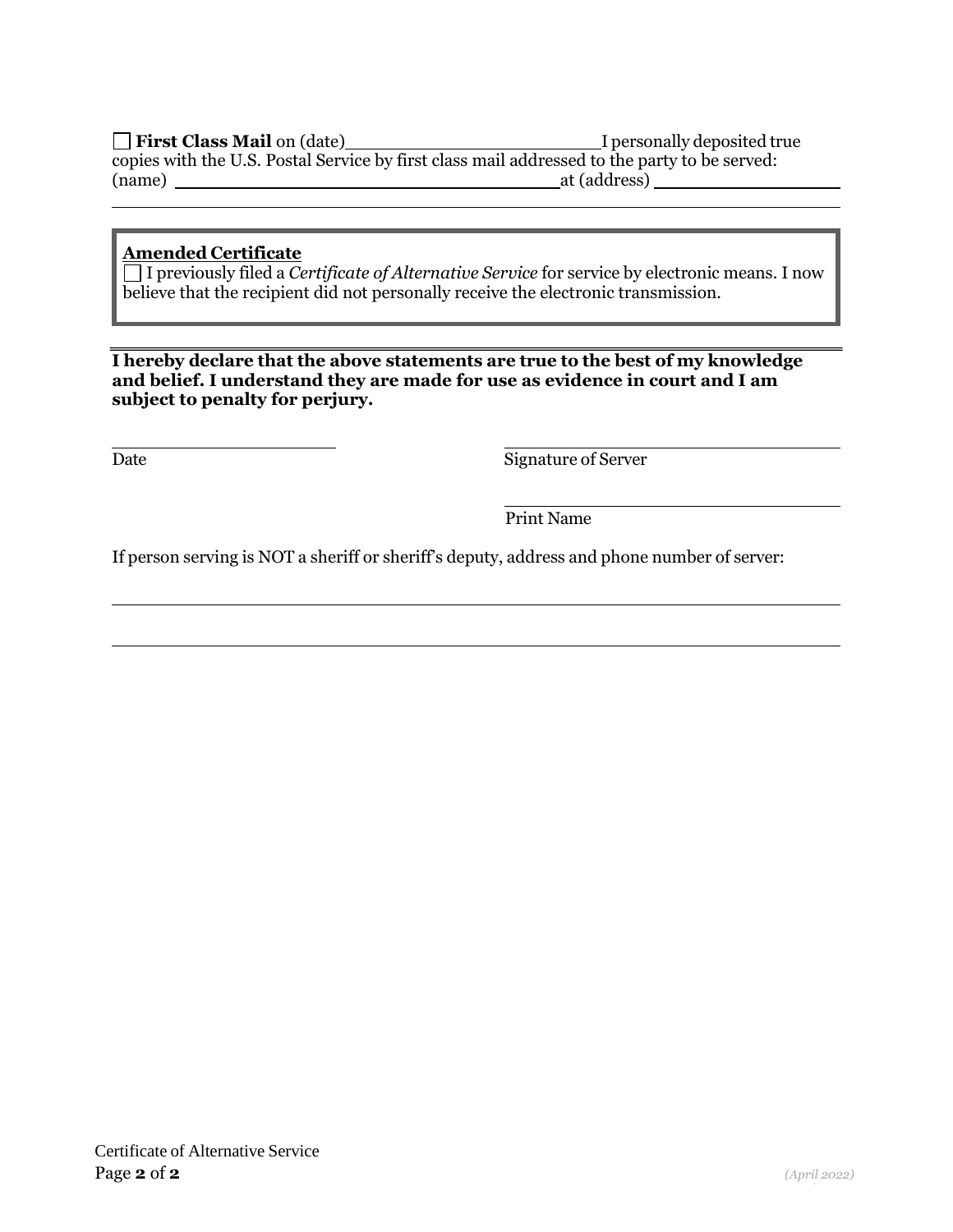| v.                                                                                       | Plaintiff<br><b>DECLARATION OF</b><br><b>PUBLICATION</b><br>(ORCP 7D(6))                                                                                        |
|------------------------------------------------------------------------------------------|-----------------------------------------------------------------------------------------------------------------------------------------------------------------|
|                                                                                          | Defendant                                                                                                                                                       |
|                                                                                          |                                                                                                                                                                 |
|                                                                                          |                                                                                                                                                                 |
|                                                                                          |                                                                                                                                                                 |
| published by this publication on the following dates:                                    | I declare to the court that I have personal knowledge that copies of the documents attached were                                                                |
| 1. $\qquad \qquad$<br>2. $\qquad \qquad$                                                 |                                                                                                                                                                 |
|                                                                                          |                                                                                                                                                                 |
|                                                                                          |                                                                                                                                                                 |
|                                                                                          |                                                                                                                                                                 |
| subject to penalty for perjury.                                                          | I hereby declare that the above statements are true to the best of my knowledge<br>and belief. I understand they are made for use as evidence in court and I am |
| $\Gamma$ <sup><math>\Omega</math></sup> $\Gamma$ <sup><math>\Omega</math></sup> $\Omega$ | Cianatura                                                                                                                                                       |

| Date | Signature      |
|------|----------------|
|      | Name (printed) |
|      |                |

Contact Address City, State, ZIP Contact Phone